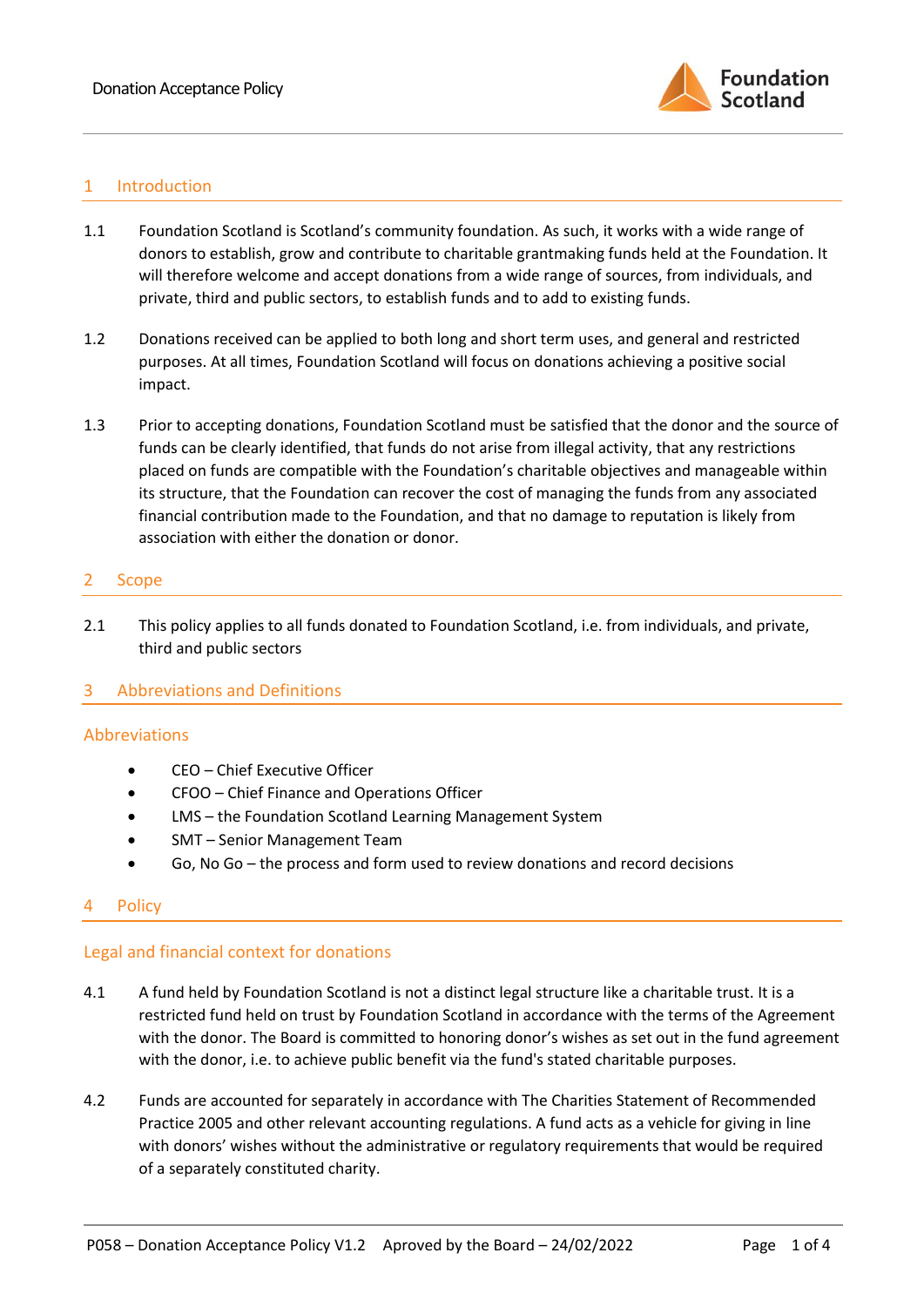4.3 Cash and assets donated to funds at Foundation Scotland are irrevocable donations, meaning that once donated they must remain within an organisation that has a charitable purpose and which delivers public benefit. They become the property of Foundation Scotland and the Board carries the legal responsibility as described at 4.1. In addition, for any tax benefits to be accrued by the donor and/or for the fund, the donor will part with ultimate control over the donated asset. Actual or perceived direct control by donors may jeopardise the basis on which donations are made and the charitable status of Foundation Scotland.

## Types of donations Foundation Scotland can accept

- 4.4 Foundation Scotland may accept a variety of donations. All are outright donations of cash and/or assets by living donors made on a one-off or regular basis. The Foundation can also accept planned donations that take effect on or after the donor's death.
- 4.5 Foundation Scotland welcomes the following types of outright donations.
	- Cash of any amount, although donations to establish specific funds must meet the minimum requirements as set by the Board from time to time.
	- Publicly traded shares. The Board will have full discretion over the sale of any donated shares.
	- Land and buildings as long as, at the Foundation's discretion, they may be sold and/or generate revenue (e.g. rent) for charitable purposes surplus to any associated costs.
	- Personal property, as long as the items are saleable, and at a value which will offset any costs Foundation Scotland incurs in selling.
	- Foundation Scoland may also be named as the beneficiary under a will.
- 4.6 Foundation Scotland works with donors who wish to undertake social investment, i.e. to provide loans or grants with repayable elements. Funds used in this way, which may be repaid by the recipient, can only then be used for ongoing charitable purposes, i.e. recycled funds cannot be repaid to the donor.

# Principles for review of donations

4.7 The core principles which underpin the policy, and which govern the acceptance of donations are those concerned with exposing Foundation Scotland to financial, legal or reputational liability or risk. These principles follow:

## Reputation

- A donation cannot be accepted if there is evidence, or reasonable grounds for believing, that it is comprised of or derived from funds arising from illegal activity, fraud or the evasion of taxation.
- A donation cannot be accepted if there is evidence that it would require Foundation Scotland to undertake any action in contravention with current law and regulation or which would create an unacceptable conflict of interest or expose Foundation Scotland to financial or legal liability.
- A donation cannot be accepted if there is evidence that it would lead to an unmanageable conflict of interest.

### Strategic Fit

• A donation cannot be accepted if it is incompatible with the purposes or values of Foundation Scotland.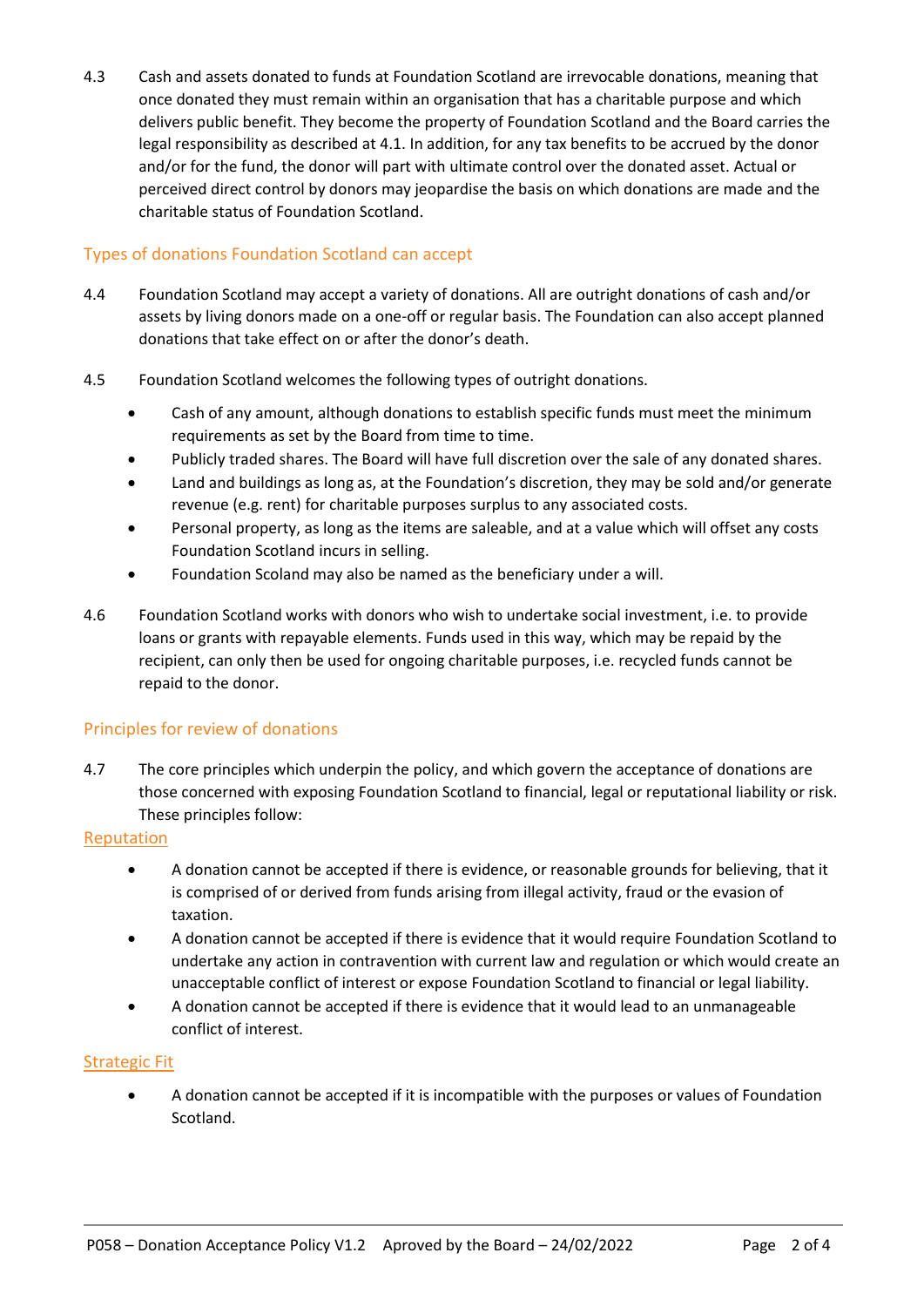## **Capability**

• A donation cannot be accepted if there is evidence that it will expose Foundation Scotland to an unmanageable strain on its existing staff resources, and/or to additional and unacceptable costs in order to deliver the intended charitable aims.

### Procedure for review of donations

- 4.8 Based on these principles, two members of the SMT will review all intended donations and/or new business opportunities and consider acceptance using the questions in the Go-NoGo Form.
- 4.9 The Go, No Go Review Form will be financially reviewed by the CFOO and approved by the CEO or CFOO, in discussion with the SMT members involved.
- 4.10 In the case of intended donations or business opportunities which might conflict with these core principles, the CEO will refer such intended donations to the Donation Acceptance Panel.
- 4.11 The Donation Acceptance Panel is not a standing committee, but will instead meet when required. It will consist of any three Trustees of the Board and a member of the Senior Management Team, who will liaise to review any intended donations which are in question. They will do this promptly, within five working days of any referral to them, and review relevant due diligence documents, make a final decision on a case, and inform the CEO or CFOO.
- 4.12 A record of decisions is held by Foundation Scotland and the completed Go, No Go Review Form attached to the record. This is reported to the Board on a routine basis, with any standout decisions noted and related learning points.
- 4.13 The legal rights and reputation of potential donors will be considered as part of the due diligence in assessing the acceptability of a proposed donation. A clear distinction will be drawn between rumour or speculation and matters of confirmed fact or legal finding, while also considering reputational risks that could be brought on Foundation Scotland through the public perception of a donor.

### 5 Roles and Responsibilities

- CEO accept or decline intended donations on behalf of Foundation Scotland, where information is clear as to the acceptability or not of a donation; the CEO (or other SMT member in their absence) will call a meeting of the Donation Acceptance Panel, when required.
- Donation Acceptance Panel will convene, when the acceptability of a particular donation, or donor, is in question.

## 6 Training

• LMS – Anti-Money Laundering

## 7 References

- F032 Go-NoGo Opportunity
- [https://ciof.org.uk/events-and-training/resources/acceptance,-refusal-and-return-a-practical](https://ciof.org.uk/events-and-training/resources/acceptance,-refusal-and-return-a-practical-guide-t)[guide-t](https://ciof.org.uk/events-and-training/resources/acceptance,-refusal-and-return-a-practical-guide-t)